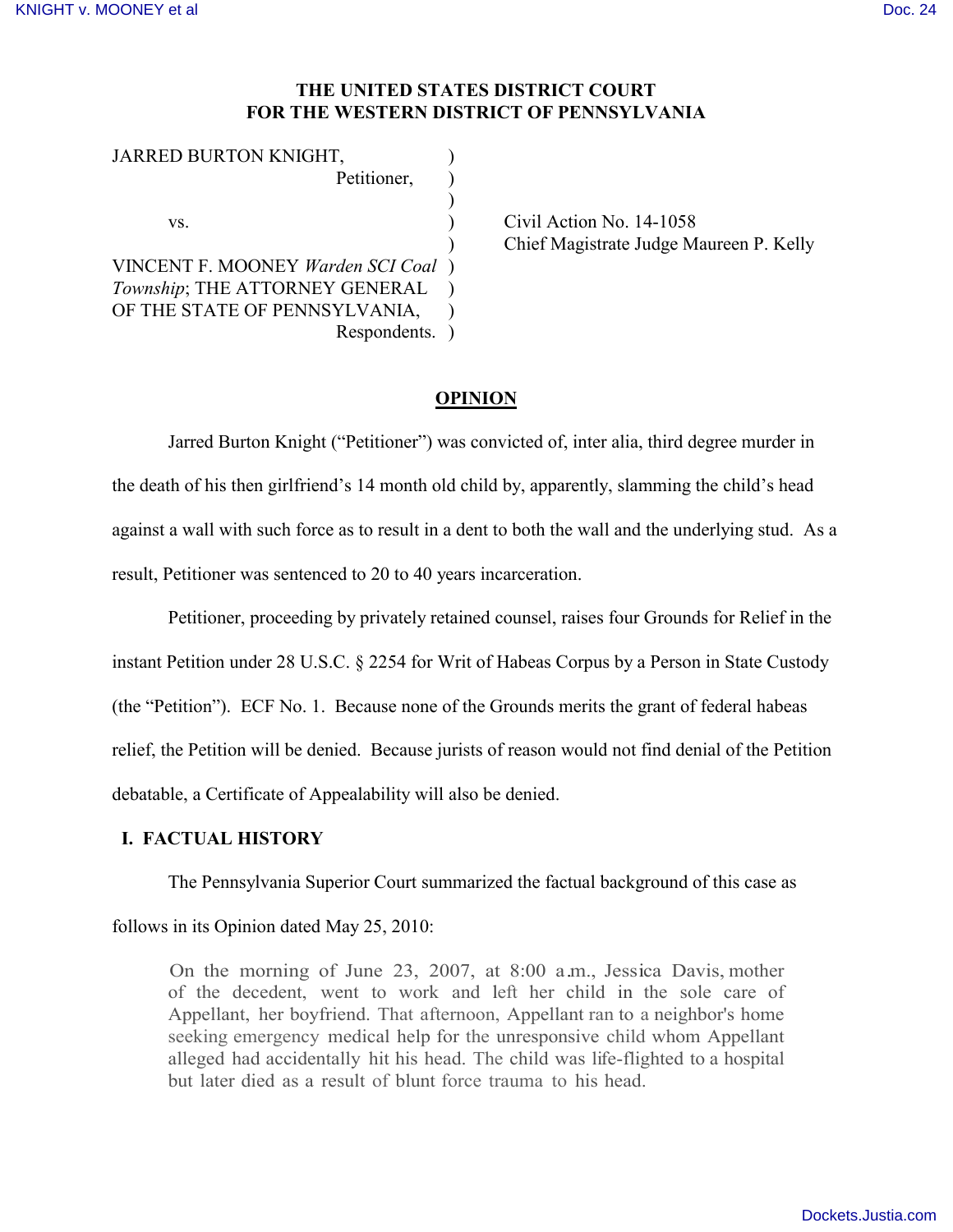Following a police investigation, Appellant was arrested and charged. The Commonwealth's case centered on an indentation in the drywall of the home's bathroom and the allegation that the child's fatal head injuries were caused when Appellant threw the child into that wall. A jury convicted Appellant of the child's murder, judgment of sentence was imposed on June 17, 2009. . . .

Pa. Superior Court slip op., ECF No. 1-2 at  $1 - 2$ .

#### **II. PROCEDURAL HISTORY**

### **A. State Court**

After Petitioner was convicted, he filed a direct appeal to the Pennsylvania Superior Court, which affirmed the conviction. ECF No.  $1-2$  at  $1-13$ . Petitioner filed a Petition for Allowance of Appeal, which the Pennsylvania Supreme Court denied on September 10, 2010. ECF No. 9 at 2. Petitioner then filed a petition under the Post Conviction Relief Act ("PCRA"), which the Court of Common Pleas of Butler County denied. ECF No.  $1-4$  at  $1-15$ . Petitioner appealed to the Superior Court, which affirmed. ECF No.  $1-5$  at  $1-15$ . Thereafter, Petitioner filed a Petition for Allowance of Appeal, which the Pennsylvania Supreme Court denied on June 24, 2014. ECF No. 9 at 2.

# **B. Federal Court**

Petitioner filed the instant counseled Petition in this Court, raising the following four

Grounds for Relief:

GROUND ONE: The Petitioner was denied his federal constitutional right to a fair and impartial jury when it was discovered after the trial that a juror, Amy McMillan, should have been excluded because of a prior relationship with the Petitioner's uncle that created a bias in that juror and prejudiced the Petitioner.

ECF No. 1 at 5.

GROUND TWO: The Petitioner was denied his federal constitutional right to a fair and impartial jury when that same juror had lied during voir dire and should have been excluded from the jury.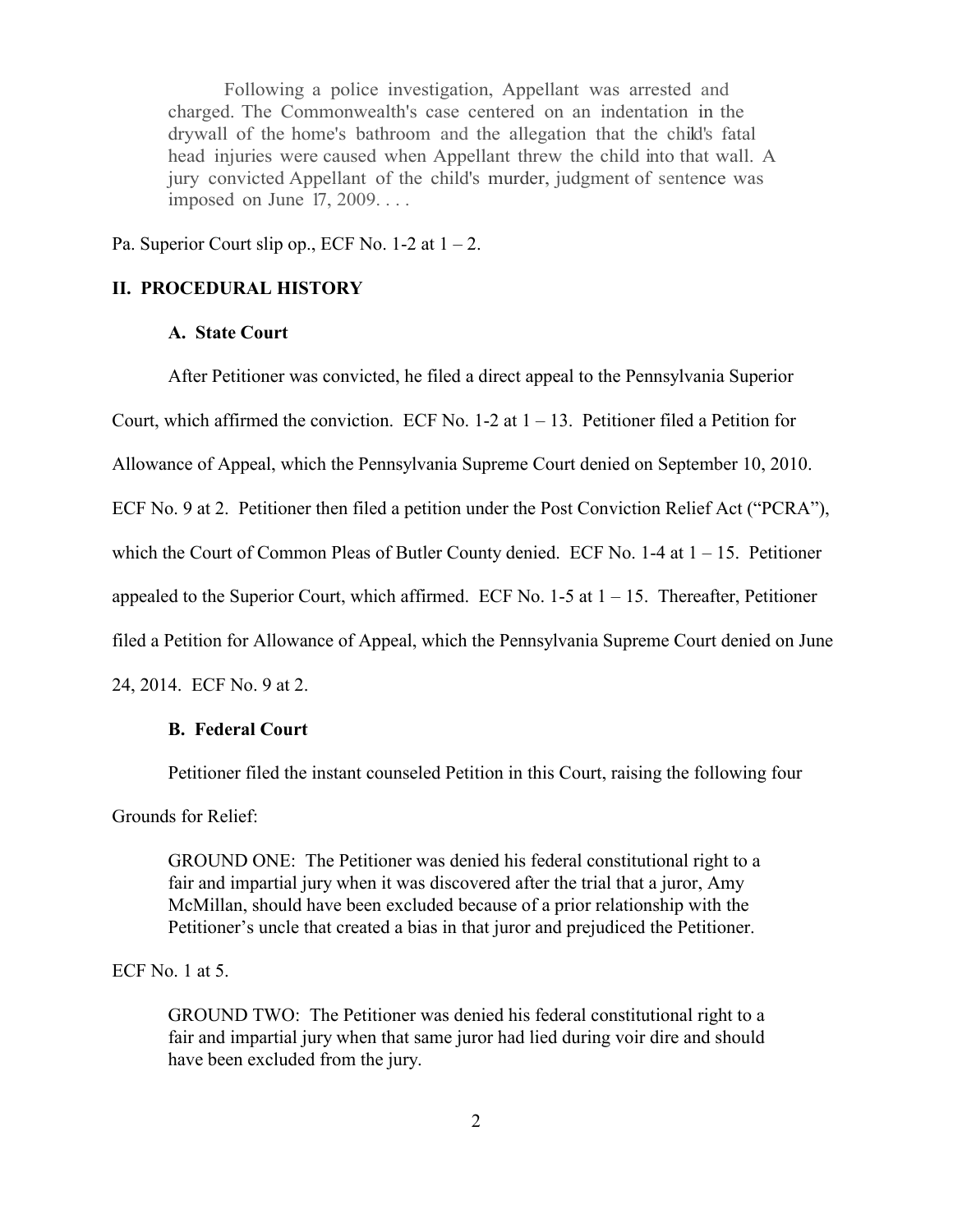# Id. at 7.

GROUND THREE: The PCRA Court violated the Petitioner's 14<sup>th</sup> Amendment right to due process and  $(5^{th} A)$  [sic] right to compulsory process by refusing counsel's motion to subpoena juror Amy McMillan to testify about relationship to Petitioner's uncle, her untruthful answers on jury questionnaire, and her visit to the Petitioner's uncle after the trial.

# Id. at 8.

GROUND FOUR: PCRA counsel was ineffective for failing to subpoena juror Amy McMillan for PCRA hearing and deprived Petitioner of effective assistance of counsel and due process under the 14th Amendment to U.S. Constitution. Hence, Petitioner was denied compulsory process  $(5<sup>th</sup> Amendment)$  to prove juror's lies and bias against him.

Id. at 10.

Respondents, through the District Attorney of Butler County, filed an Answer denying

that Petitioner was entitled to any relief. ECF No. 9. Petitioner then filed a Traverse, ECF No.

22, and a Brief in Support of the Petition. ECF No. 23. All parties have consented to have the

United States Magistrate Judge exercise plenary jurisdiction. ECF Nos. 10 and 11.

### **III. AEDPA**

The Antiterrorism and Effective Death Penalty Act of 1996, Pub. L. No. 104-132, tit. I, § 101 (1996) (the "AEDPA") which amended the standards for reviewing state court judgments in federal habeas petitions filed under 28 U.S.C. § 2254 was enacted on April 24, 1996. Because Petitioner's habeas Petition was filed after its effective date, the AEDPA is applicable to this case. Werts v. Vaughn, 228 F.3d 178, 195 (3d Cir. 2000).

Where the state courts have reviewed a federal issue presented to them and disposed of the issue on the merits, and that issue is also raised in a federal habeas petition, the AEDPA provides the applicable deferential standards by which the federal habeas court is to review the state courts' disposition of that issue. See 28 U.S.C. § 2254(d) and (e).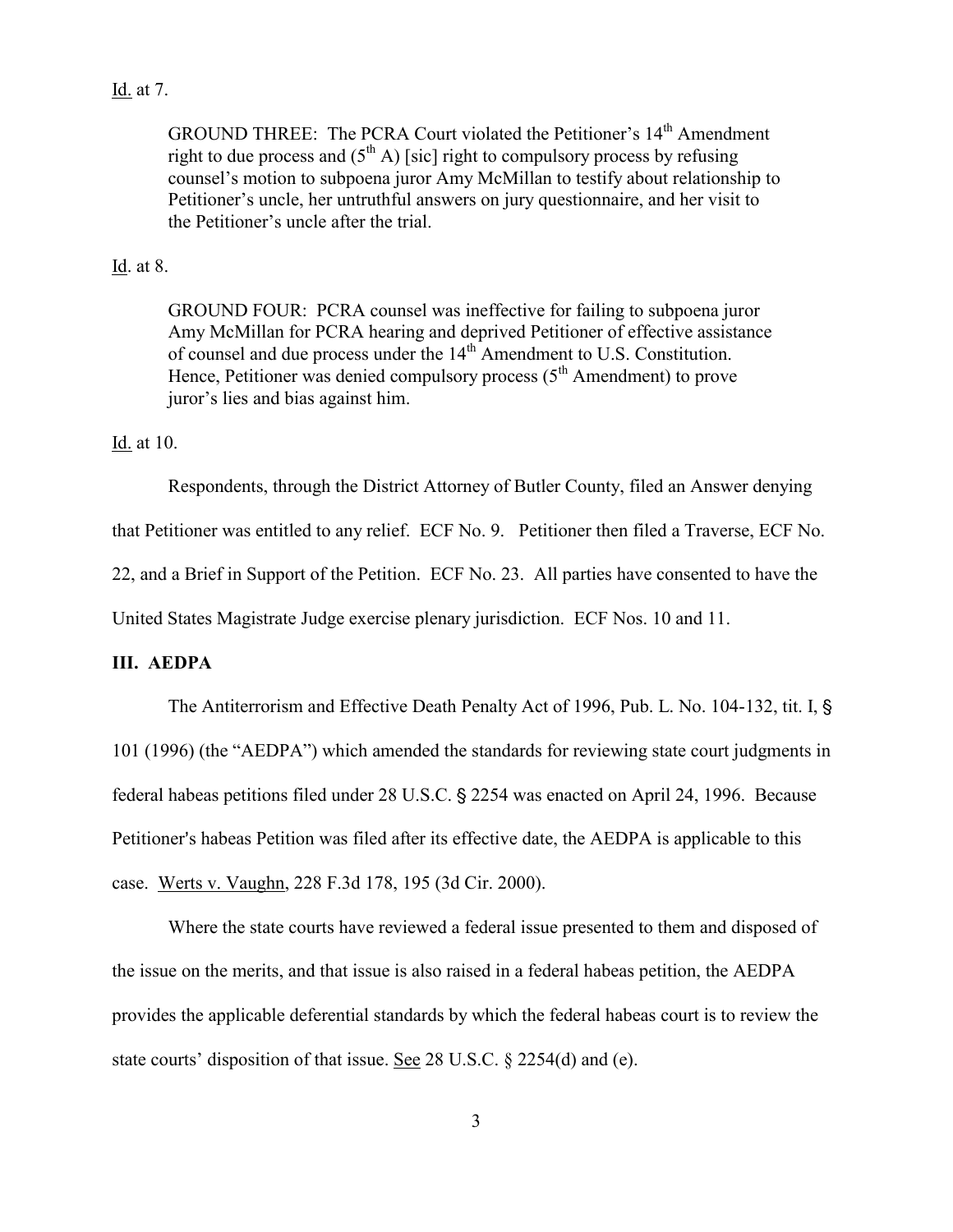In Williams v. Taylor, 529 U.S. 362 (2000), the United States Supreme Court has expounded upon the standard found in 28 U.S.C. § 2254(d). In Williams, the Supreme Court explained that Congress intended that habeas relief for errors of law may only be granted in two situations: 1) where the state court decision was "contrary to . . . clearly established Federal law as determined by the Supreme Court of the United States" or 2) where that state court decision "involved an unreasonable application of[] clearly established Federal law as determined by the Supreme Court of the United States." Id. at 404-05 (emphasis deleted). A state court decision can be contrary to clearly established federal law in one of two ways. First, the state courts could apply a wrong rule of law that is different from the rule of law required by the United States Supreme Court. Secondly, the state courts can apply the correct rule of law but reach an outcome that is different from a case decided by the United States Supreme Court where the facts are indistinguishable between the state court case and the United States Supreme Court case.

The AEDPA also permits federal habeas relief where the state court's adjudication of the claim "resulted in a decision that was based on an unreasonable determination of the facts in light of the evidence presented in the State court proceeding." 28 U.S.C. § 2254(d)(2).

#### **IV. DISCUSSION**

 $\overline{a}$ 

#### **A. Grounds One and Two - Alleged Juror Misconduct by Amy McMillin.**

We address Grounds One and Two together because they both relate to Amy McMillin, a juror at Petitioner's trial. In Ground One, Petitioner claims that the juror Amy McMillin engaged

<sup>&</sup>lt;sup>1</sup> Petitioner spells the juror's name as "McMillan" however, the state courts mostly spelled her name as "McMillin." We will likewise spell her name as McMillin where we are not quoting from Petitioner's filings.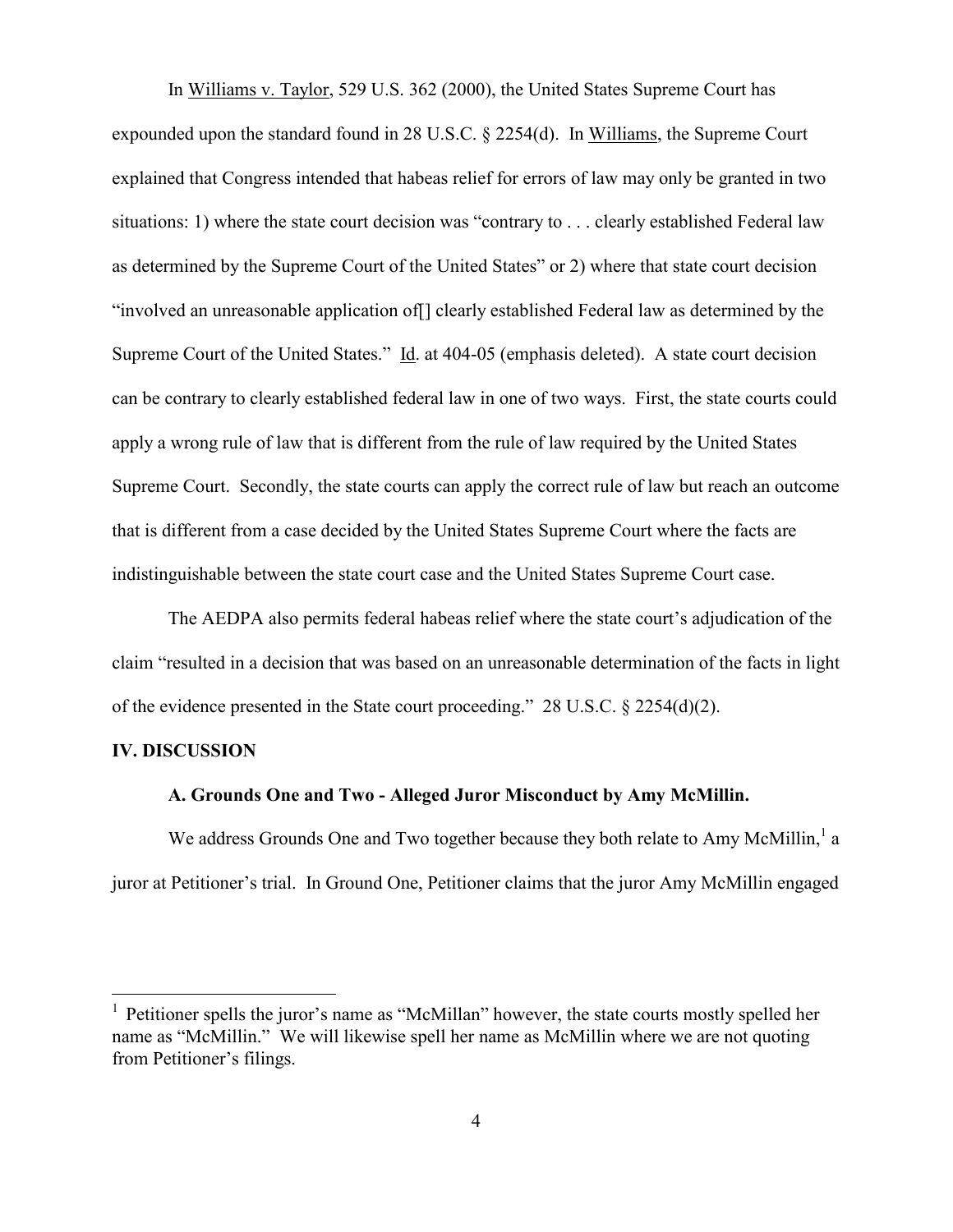in misconduct and consequently, was seated as a juror when she should not have been, and

thereby denying Petitioner a fair trial. Specifically, Petitioner asserts that

A trial juror, Amy McMillan, had been charged, prior to Petitioner's trial, with harassment by Petitioner's uncle, Caption [sic] Roger Knight, who is a police officer. During voir dire and through out [sic] the trial the juror gave no indication of this relationship. After trial, the juror visited Petitioner's uncle. Consequently, the evidence supporting the claim was after-discovered and the issues were brought to light in the PCRA process. PCRA counsel failed to subpoena the juror, Amy McMillan, for the PCRA hearing. After the PCRA hearing, the PCRA court refused to grant the Petitioner's request to have the juror subpoenaed as a witness for a hearing.

ECF No. 1 at 5.

In Ground Two, Petitioner asserts as a factual basis that Amy McMillin "lied during voir

dire when she failed to disclose during voir dire that she knew Captain Roger Knight, Petitioner's

uncle; similarly, she lied when she indicated on her questionnaire that she did not have a criminal

record. In fact, the juror had been convicted of harassment and the police officer on the case was

Petitioner's uncle." Id. at 7.

The Pennsylvania Superior Court addressed these two issues on the merits as follows:

Knight asserts that he was denied his constitutional right to a fair trial because juror Amy McMillin should have been excluded due to her relationship with his uncle, Roger Knight, a captain of the Slippery Rock University Police Department.

Knight correctly states the following standard for excluding a juror:

A prospective juror should be excused for cause . . . where, irrespective of the answers given on voir dire, the court should presume the likelihood of prejudice on the part of the prospective juror because the prospective juror has such a close relationship, be it familial, financial, or situational, with any of the parties, counsel, victims or witnesses.

*Commonwealth v. Johnson*, 445 A.2d 509, 511 (Pa.Super. 1982).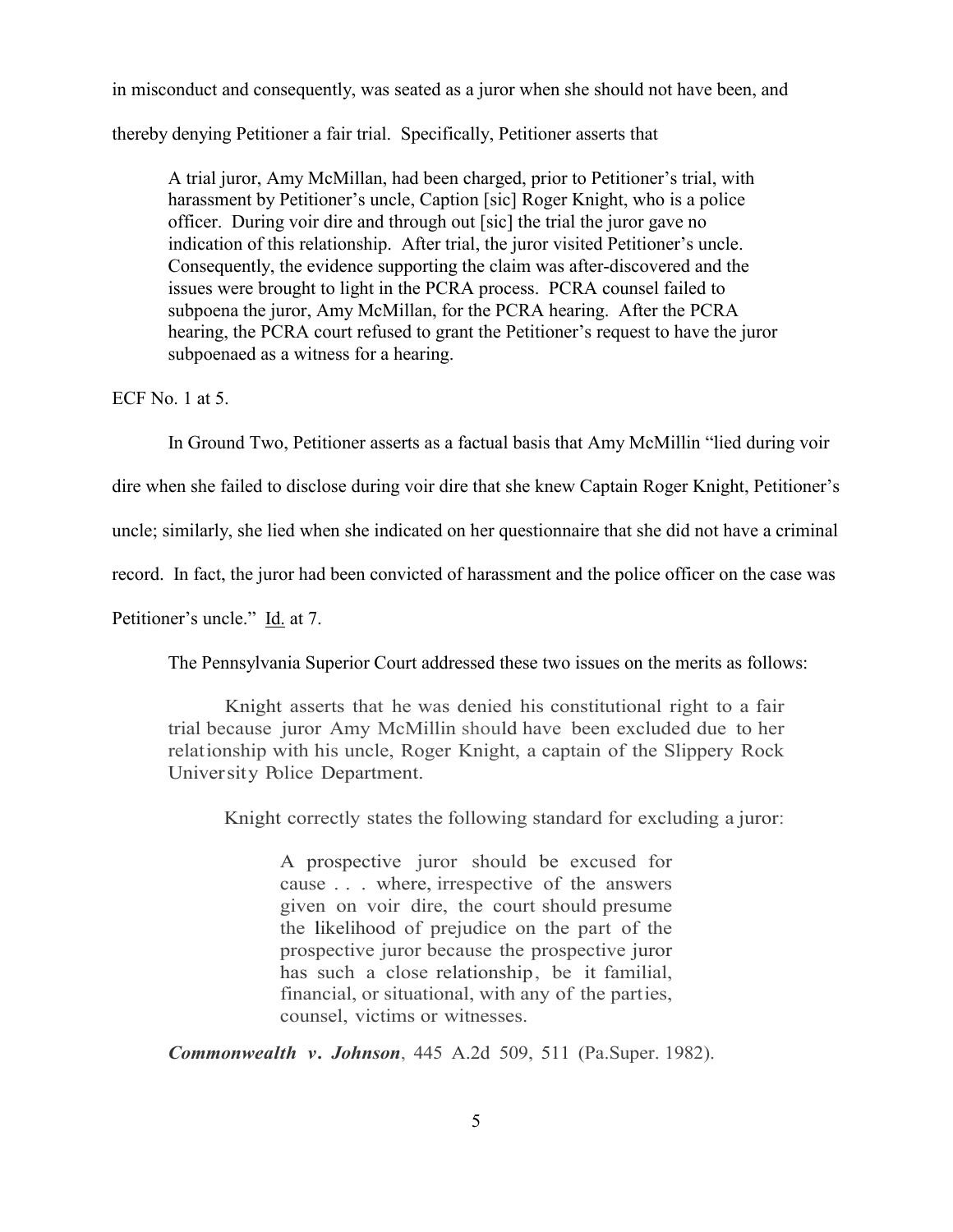At the PCRA hearing, Roger Knight testified that he knew McMillin, who used to clean buildings at Slippery Rock. In 2005, he interrogated her regarding an incident, which eventually led to her conviction for the summary offense of harassment. In June 2009, after Knight's trial, McMillin went to Captain Knight's office at Slippery Rock, told him that she was a juror on Knight's case.

Captain Knight did not testify at his nephew's trial. However, Knight states:

> Captain Knight was listed as a potential witness on the defense's witness list. Number nine on the Witness List for Jarred Knight lists Roger D. Davis. Unfortunately, a clerical error lists Captain Knight's last name as Davis rather than Knight, but the address listed is Captain Knight's address.

Appellant's Brief, at 29.

Despite the fact that the witness list did not include Roger Knight's name, Knight asserts that McMillin failed to truthfully answer Question 27(C) on the jury questionnaire ("Do you know any of the following persons (C) Defendant 's witness list?" ). Knight fails to articulate any rational explanation why McMillin should have indicated that she knew a person whose name was not on the witness list.

Knight further asserts that by going to see Captain Knight after the trial, McMillan [sic] demonstrated that she could not have been a fair and impartial juror.

At the PCRA hearing, the following exchange took place between counsel for Knight and Captain Knight:

Q: Were there other times that you had contact with [McMillin]?

A: Yes. She would stop into the university and ask for me specifically. And in 2009, I had a call from our dispatch saying that I had a visitor. And when I went out, it was Amy McMillin. So I brought her back to my office. She wanted to speak with me. And when she came in, she sat down and apologized for Jarred's conviction, which I felt was kind of odd. But I didn't go into conversation with her. But she said she was sorry. And I said, oh, thanks. And she said, I sat on the jury. And I was like, oh, really. And then I changed the subject and asked her what she was there to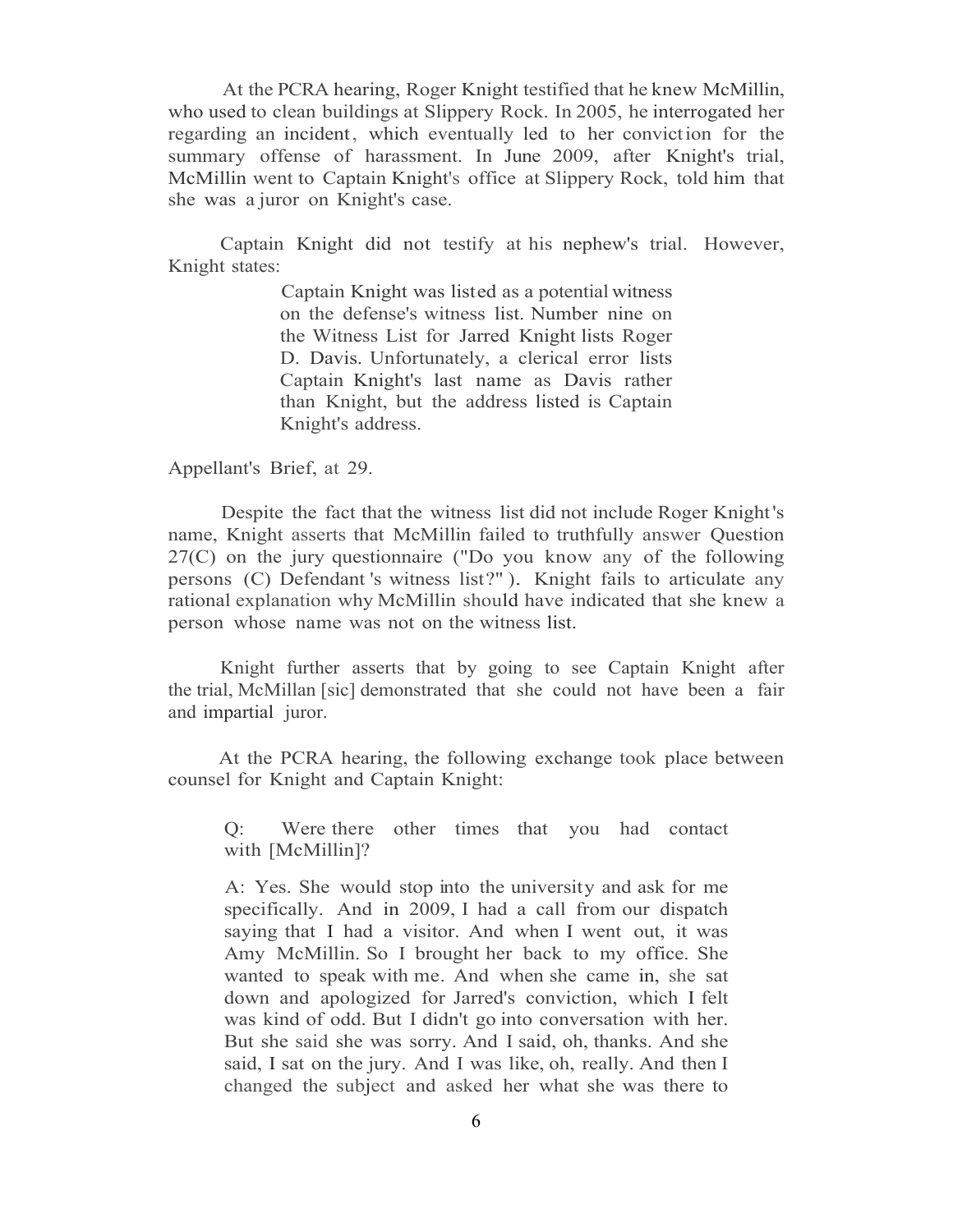talk to me about. So I just completely ignored the conversation about Jarred.

PCRA Hearing, 8/28/ 12, at 9-10.

Based on this testimony, Knight argues, "McMillin was in effect boasting of her involvement in this matter. It is a presumptive inference from her conduct that she was gloating, and if she was gloating, it is permissible to infer that she was not impartial." Appellant's Brief, at 30. Captain Knight's testimony regarding McMillin's hearsay statements of sorrow and apology simply does not support, by a preponderance of the evidence, that her presence on the jury denied Knight his constitutional right to a fair trial.

ECF No. 1-5 at  $11 - 13$ .

#### **1. Ground One – Alleged juror bias.**

Essentially, we find the Superior Court's disposition of Ground One to be that Petitioner had the burden to prove bias and partiality on the part of juror McMillin, and that Petitioner failed to carry that burden through Captain Knight's hearsay testimony of what McMillin supposedly told him rather than through the presentation of testimony from Juror McMillin. See also PCRA Trial Court slip op., ECF No. 1-4 at 12 ("Defendant argues that Ms. McMillin was biased but fails to provide any evidence of bias or prejudice."). We do not find this disposition of Ground One contrary to or an unreasonable application of United States Supreme Court jurisprudence on juror challenges. Indeed, it is axiomatic that a proponent alleging juror bias bears the burden of proving juror bias. See, e.g., United States v. McDonald, 112 F.3d 511 (4th Cir. 1997) ("A party moving for new trial because of juror misconduct bears the burden of demonstrating that a juror failed to answer a material question, and that a truthful response by the juror would have provided a valid basis to challenge for cause.") (citing McDonough Power Equip., Inc. v. Greenwood, 464 U.S. 548, 556 (1984)); United States v. Estey, 595 F.3d 836, 842  $(8<sup>th</sup> Cir. 2010)$  ("Where an attack is made upon the integrity of the trial by reason of alleged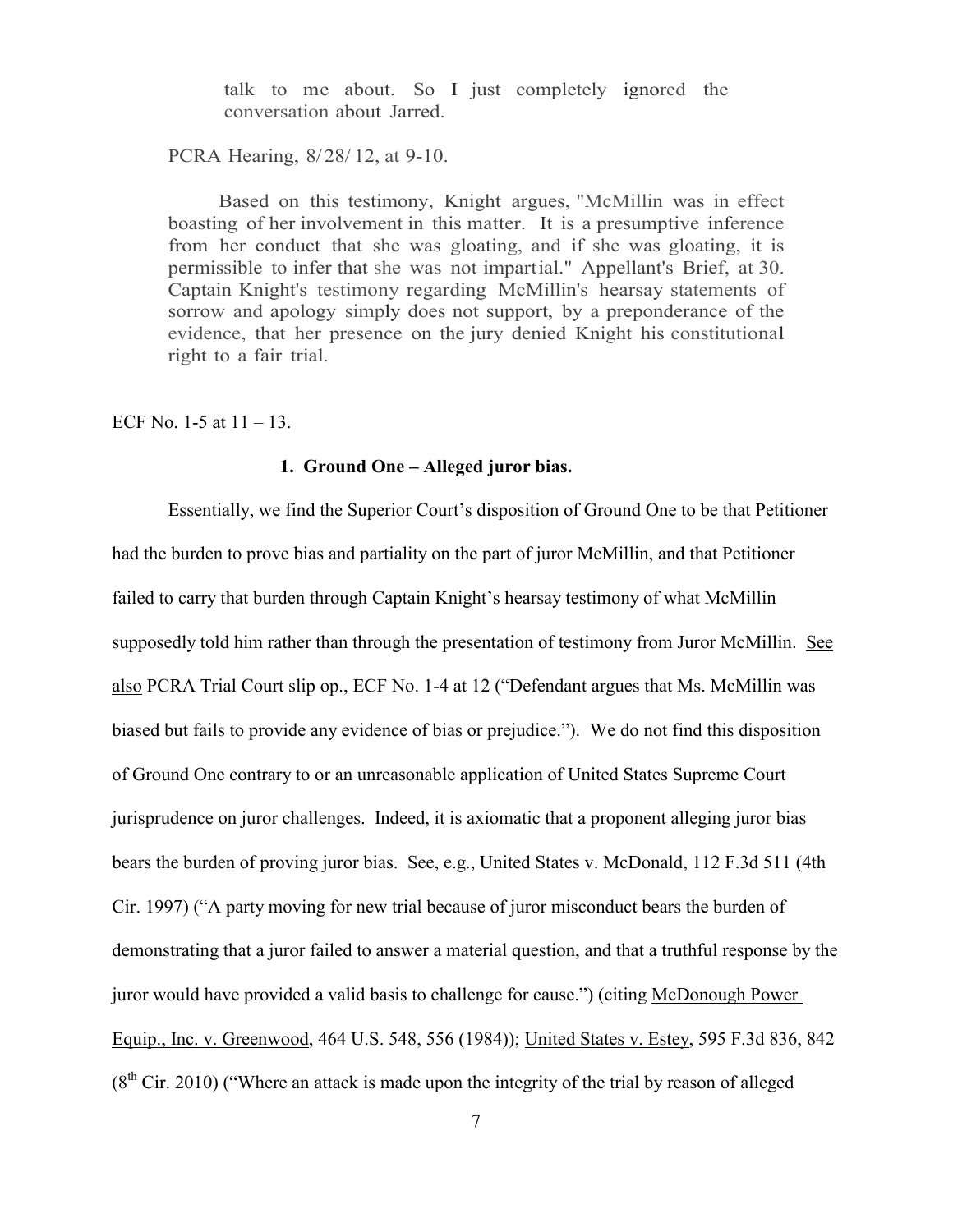misconduct on the part of a juror in failing to disclose information pertinent to the issue of prejudice, the defendant's burden of proof must be sustained not as a matter of speculation, but as a demonstrable reality.") (quoting United States v. Whiting, 538 F.2d 220, 223 ( $8<sup>th</sup>$  Cir. 1976)); Rogers v. McMullen, 673 F.2d 1185, 1189 (11th Cir. 1982) ("The Supreme Court [in Smith v. Phillips] rejected the implied bias argument and held that due process requires only that a defendant have the opportunity at a post-trial hearing to prove actual bias.").

Instantly, the state courts properly assigned the burden to Petitioner to prove bias on the part of Amy McMillin. On this record, including the undisputed facts that the name of Roger Knight was not on the witness list (incorrectly listed as "Roger D. Davis") and Roger Knight was never called as a witness at trial, it cannot be said that the state courts unreasonably concluded that Petitioner failed to carry that burden. $<sup>2</sup>$ </sup>

## **2. Ground Two – Alleged lying by juror.**

Petitioner seemingly suggests that this disposition of Ground Two by the Superior Court is contrary to or an unreasonable application of McDonough Power Equipment v. Greenwood, 464 U.S. 548 (1984). ECF No. 23 at  $3 - 4$ . In McDonough, the losing litigants argued they were entitled to a new trial because a juror had failed to disclose material information in response to a voir dire question. However, as acknowledged by Petitioner, the United States Supreme Court held in that case that in order "to obtain a new trial in such a situation, a party must first

 $\overline{a}$ 

 $2$  We note that Petitioner was given an opportunity to carry that burden by means of an evidentiary hearing in the PCRA proceeding. However, his PCRA counsel failed to subpoena Amy McMillin to appear at the PCRA hearing and/or only belatedly requested the PCRA trial court to subpoena Amy McMillin, a request that the PCRA trial court apparently denied. That PCRA counsel did not take the opportunity to establish bias in state court is not an error on the part of the state courts but, as recognized by present counsel, is an error on the part of Petitioner's PCRA counsel, and hence, Petitioner's claim in Ground Four that PCRA counsel was ineffective for failing to subpoena Amy McMillin.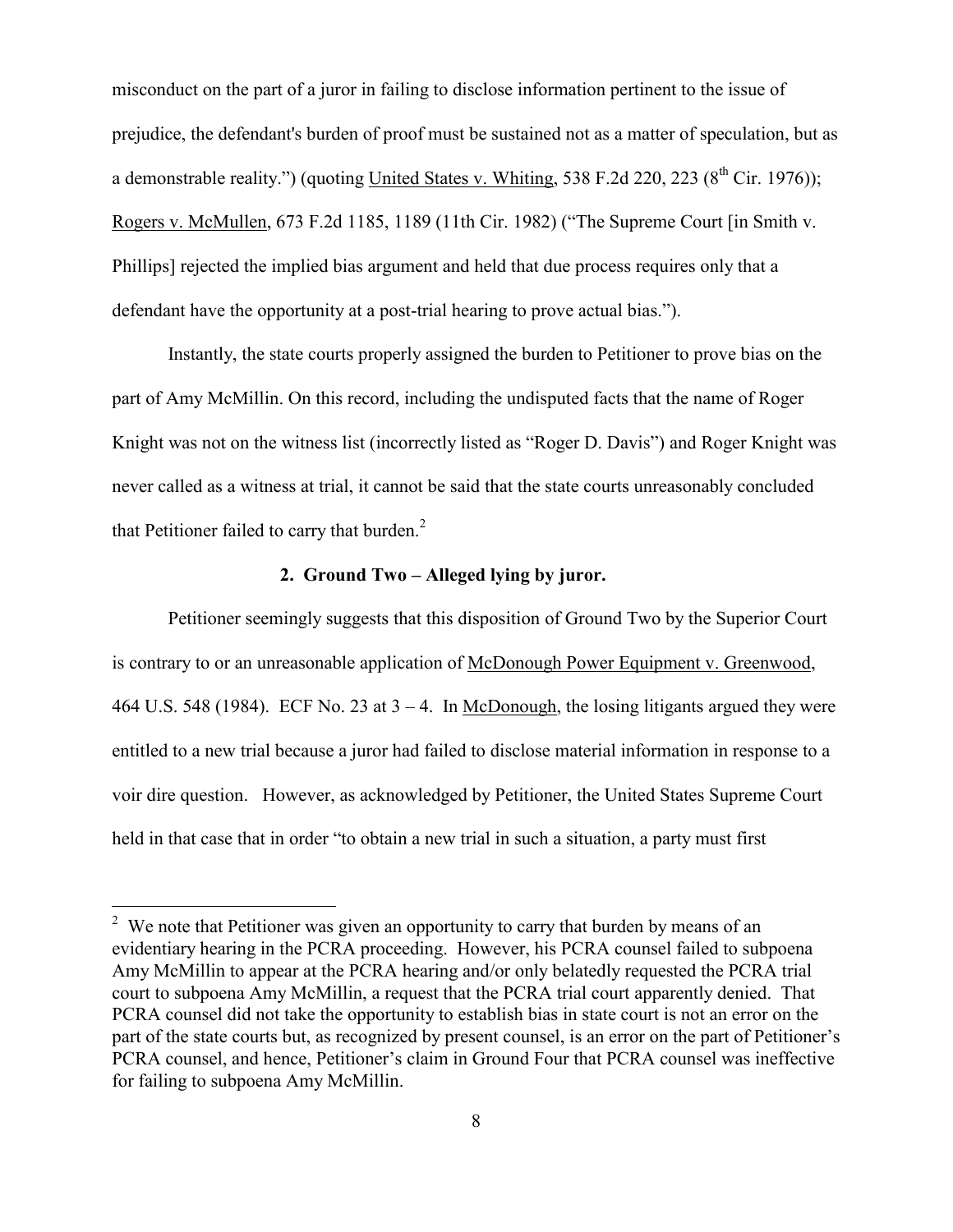demonstrate that a juror had failed to answer honestly a material question on voir dire, and then further show that a correct response would have provided a valid basis for a challenge for cause." Id. at 556. Petitioner argues that Juror McMillin failed to answer two questions honestly on the voir dire question. Namely, Petitioner contends that McMillin failed to disclose that 1) she had been convicted of a crime, and 2) that she knew Captain Knight. ECF No. 23 at 3 – 4.

In Ground Two, Petitioner contends that Amy McMillin lied in her responses to the voir dire questions. However, the state courts reasonably concluded that Petitioner failed to establish that Amy McMillin lied. Indeed, Petitioner has failed to carry his burden to show that the state courts' adjudication of this claim that Amy McMillin lied, was contrary to or an unreasonable application of McDonough. Specifically, Petitioner failed to convince the state courts in the first instance that McMillin "had failed to answer honestly a material question on voir dire" the very threshold showing to properly invoke McDonough. The state courts expressly found that "it is clear from the record that McMillin did not lie about knowing a person whose name appeared on the witness list. Further, she did not lie when she indicated that she had not committed a crime." ECF No. 1-5. These are factual determinations entitled to AEDPA's presumption of correctness, which Petitioner has failed to rebut with clear and convincing evidence.

Petitioner fails to show that McMillin was dishonest about having been convicted of a "crime." As the PCRA court explained, "a summary harassment conviction would not have prevented Ms. McMillin from serving as a juror (42 Pa.C.S.A. § 4502, Qualifications of jurors)." ECF No. 1-4 at 11. And as Respondents point out a "crime" does not include a summary offense, such as harassment, which is what McMillin had pleaded guilty to. ECF No. 9 at 13 -14. Accordingly, on this record, the state courts' finding of fact that McMillin did not lie or at least

9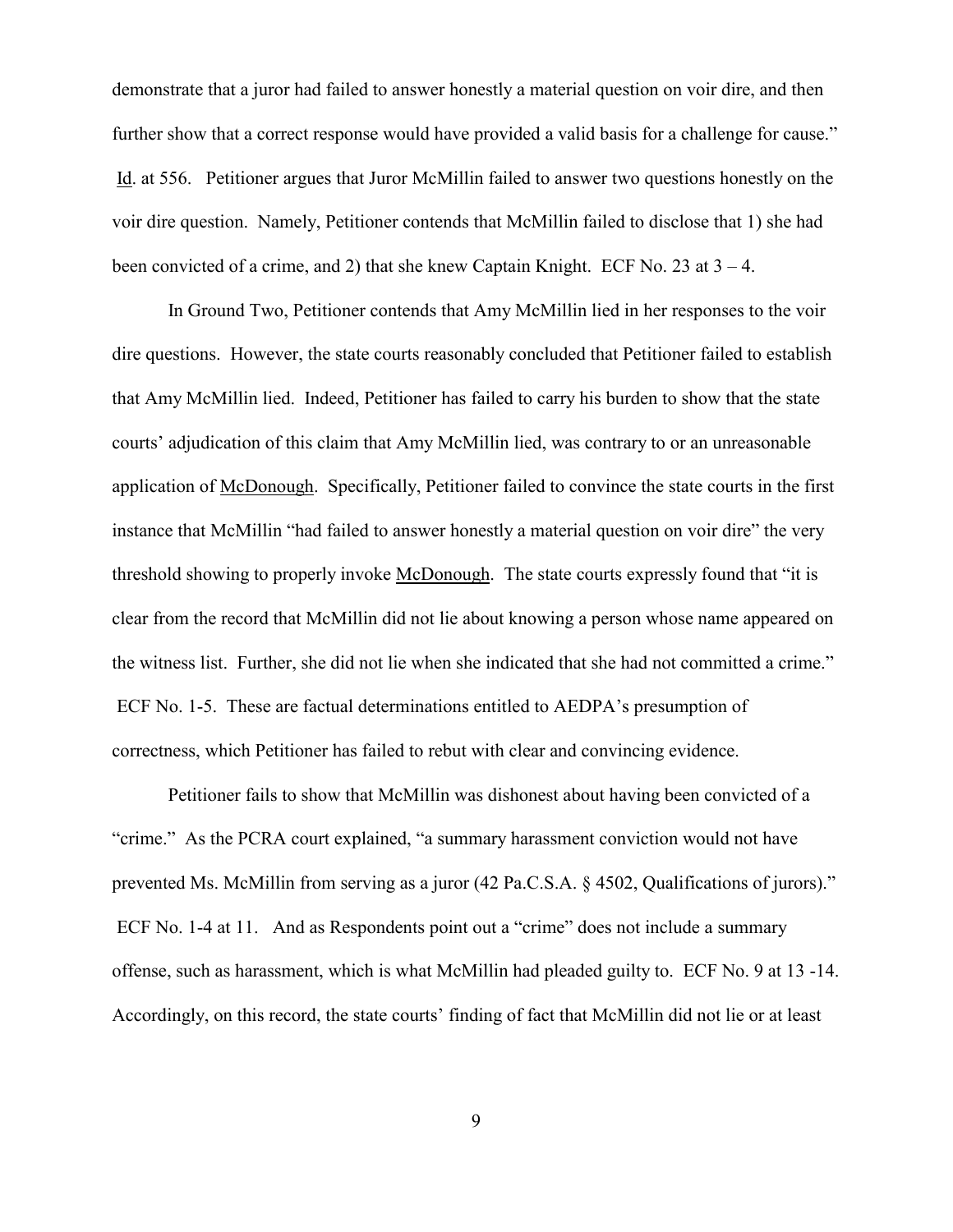that Petitioner failed to establish with evidence that she lied, is presumptively correct and Petitioner has failed to rebut this presumptively true fact with any evidence.

As to the alleged lie that McMillin told by not disclosing that she knew Captain Knight who was listed on Petitioner's potential witness list but under the name of "Roger D. Davis," the state courts found that again Petitioner failed to establish that McMillin lied. PCRA Court slip op. at 11 ("Neither witness list contains the name Roger Knight."); Superior Court slip op., ECF No. 1-5 at 12 ("Despite the fact that the witness list did not include Roger Knight's name, Knight asserts that McMillin failed to truthfully answer Question 27(C) on the jury questionnaire ('Do you know any of the following persons (C) Defendants' witness list?'). Knight fails to articulate any rational explanation why McMillan [sic] should have indicated that she knew a person whose name was not on the witness list."). Petitioner fails to rebut the factual determination of the Courts either that McMillin did not lie or to rebut the finding that Petitioner failed to establish that she lied. Hence, Petitioner has not shown that this factual determination of the state courts was unreasonable.

In light of the state court's finding that Petitioner failed to carry his burden to show that McMillin lied, we find that Petitioner has not established the state courts' disposition of this claim was contrary to or an unreasonable application of McDonough.

ECF No. 9 at 12.

 $3\overline{)}$  As Respondents point out:

<sup>&</sup>quot;Petitioner states: Captain Knight was listed as a potential witness on the defense's witness list. Number nine on the Witness List for Jarred Knight lists Roger D. Davis. Unfortunately a clerical error lists Captain Knight's last name as Davis rather than Knight, but the address listed is Captain Knight's address."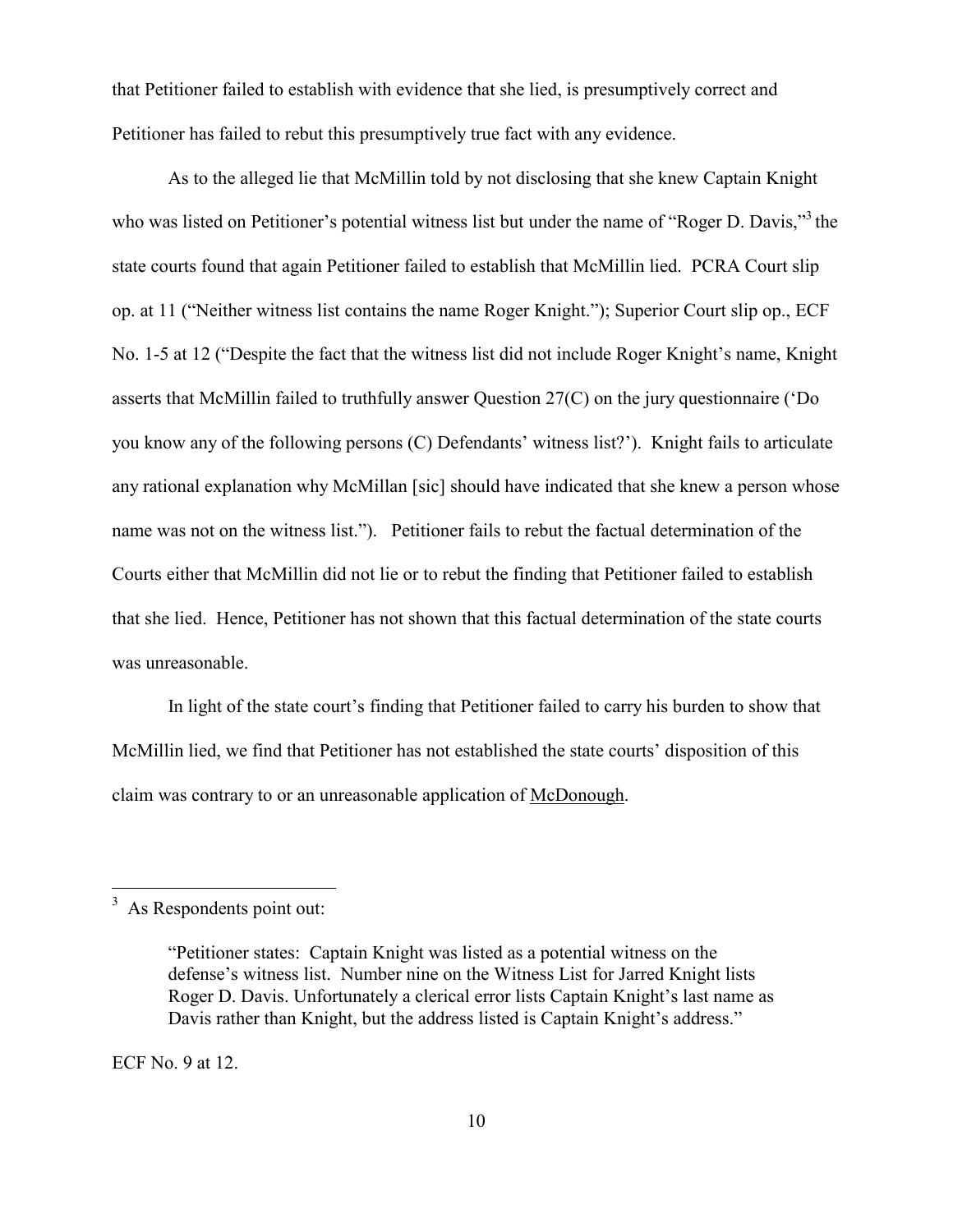Petitioner explicitly argues that the state courts' disposition of apparently both Grounds One and Two was an unreasonable application of Williams v. Price, 343 F.3d 223 (3d Cir. 2003); Williams v. Taylor, 529 U.S. 362, 407 (2000) and Jones v. Cooper, 311 F.3d 306, 310 (4<sup>th</sup> Cir. 2002). ECF No. 23 at 4. Petitioner does not argue the significance of these cases but merely cites to them. This is insufficient to carry his burden under AEDPA. Indeed, the court in Williams v. Taylor, did not address the issue of juror misconduct in any manner. Hence, Williams v. Taylor is of no significance to the state courts' decision with respect to this claim of alleged juror misconduct/bias.

To the extent that lower federal courts' decisions are relevant to the inquiry under 28 U.S.C. § 2254(d)(1), we find that Petitioner has failed to establish that the state courts' adjudication of this claim was an unreasonable application of Williams v. Price. The discussion in Williams v. Price, is distinguishable on its facts from this case because here the state courts found that McMillin did not lie in her questionnaire, whereas there was no such state court finding of fact in Williams v. Price. Williams v. Price, 343 F.3d at 234 ("the Commonwealth's brief argues that Hayes's evidence did not show that the juror in question lied during voir dire. Appellee's Br. at 15. We would be presented with a different question in this appeal if the state courts had made a factual finding that Hayes's testimony was not credible or that the juror in question, despite the comment recounted by Hayes, had answered the pertinent voir dire questions truthfully. In either of those circumstances, we would be compelled to decide whether the state courts' findings were 'unreasonable' in light of the state court record. 28 U.S.C. § 2254(d)(2). But the state courts made no such findings."). We have already determined that the state courts' finding that McMillin did not lie, is not an unreasonable determination of the facts in this case. Accordingly, Williams v. Price does not establish that the state courts applied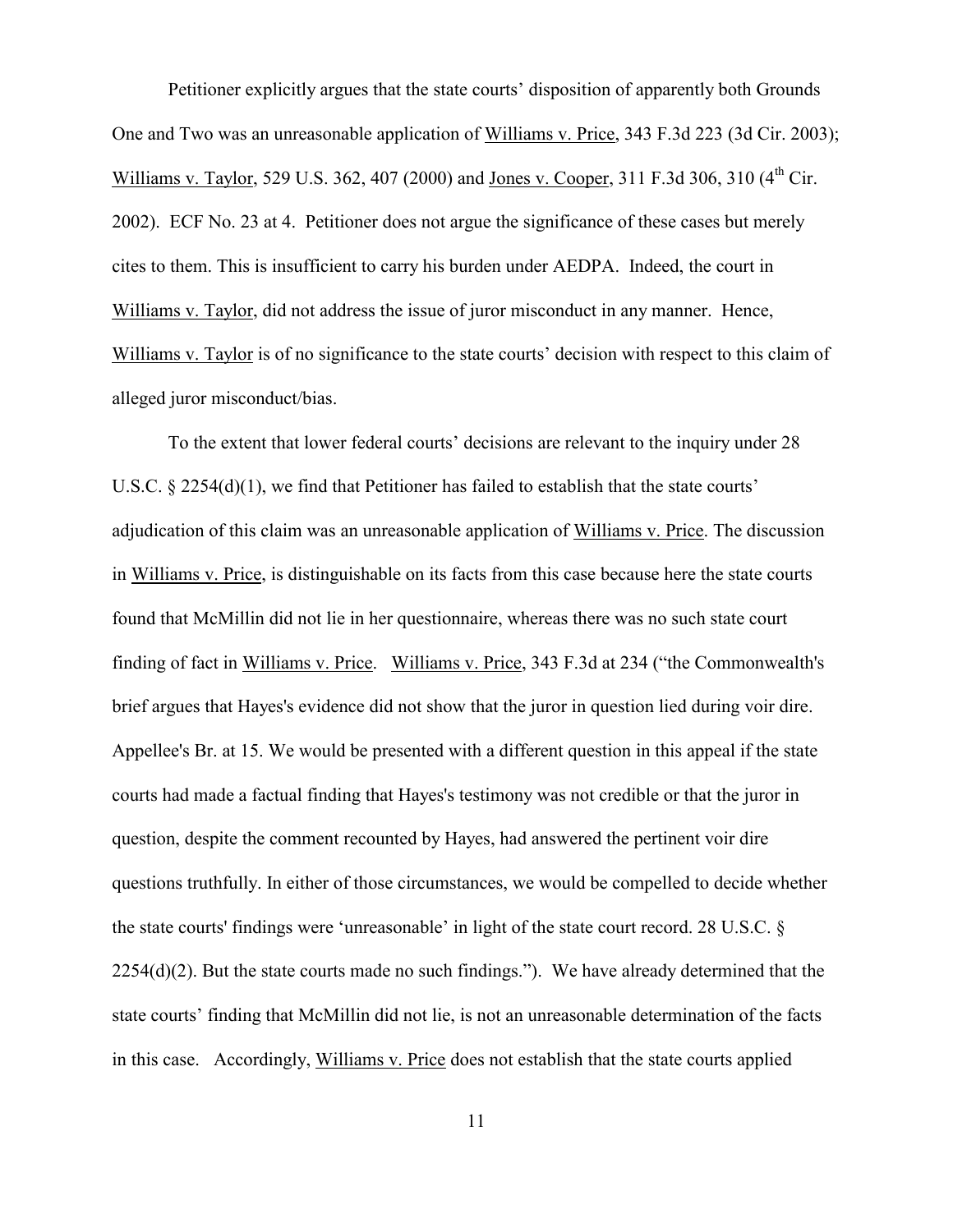clearly established Supreme Court precedents unreasonably. Moreover, the state courts did not apply the "no impeachment" rule in this case as the state courts had done in the case of Williams v. Price, which was the concern in Williams v. Price.

As to Jones v. Cooper, Petitioner fails to elaborate how that case supports a contention that the state courts' decision herein unreasonably applied United States Supreme Court precedent. Nor do we find that Jones v. Cooper supports such a contention. There, as here, the United States Court of Appeals for the Fourth Circuit concluded that the Petitioner failed to establish the juror lied or was biased against the criminal defendant.

Accordingly, Ground One and Ground Two fail to afford Petitioner relief in this federal habeas proceeding.

# **B. Grounds Three and Four - Alleged Errors During PCRA Proceedings.**

We will address Grounds Three and Four together as they concern alleged errors occurring during the PCRA proceedings. In Ground Three, Petitioner claims that his rights to substantive due process, i.e., fundamental fairness, and compulsory process were violated by the PCRA trial court rejecting his PCRA counsel's belated request to subpoena Amy McMillin. In Ground Four, Petitioner implicitly concedes that it was not PCRA trial court error but was in fact due to the ineffectiveness on the part of PCRA counsel for failing to subpoena Amy McMillin in a timely manner or to request such a subpoena in a timely manner, i.e., before the PCRA hearing had concluded, that caused him to not present the testimony of Amy McMillin.

The problem for Petitioner is that alleged errors in the course of the PCRA proceedings simply do not provide a basis for the grant of the federal writ of habeas corpus. "[H]abeas proceedings are not the appropriate forum for [the petitioner] to pursue claims of error at the PCRA proceeding." Lambert v. Blackwell, 387 F.3d 210, 247 (3d Cir. 2004); see also Hassine v.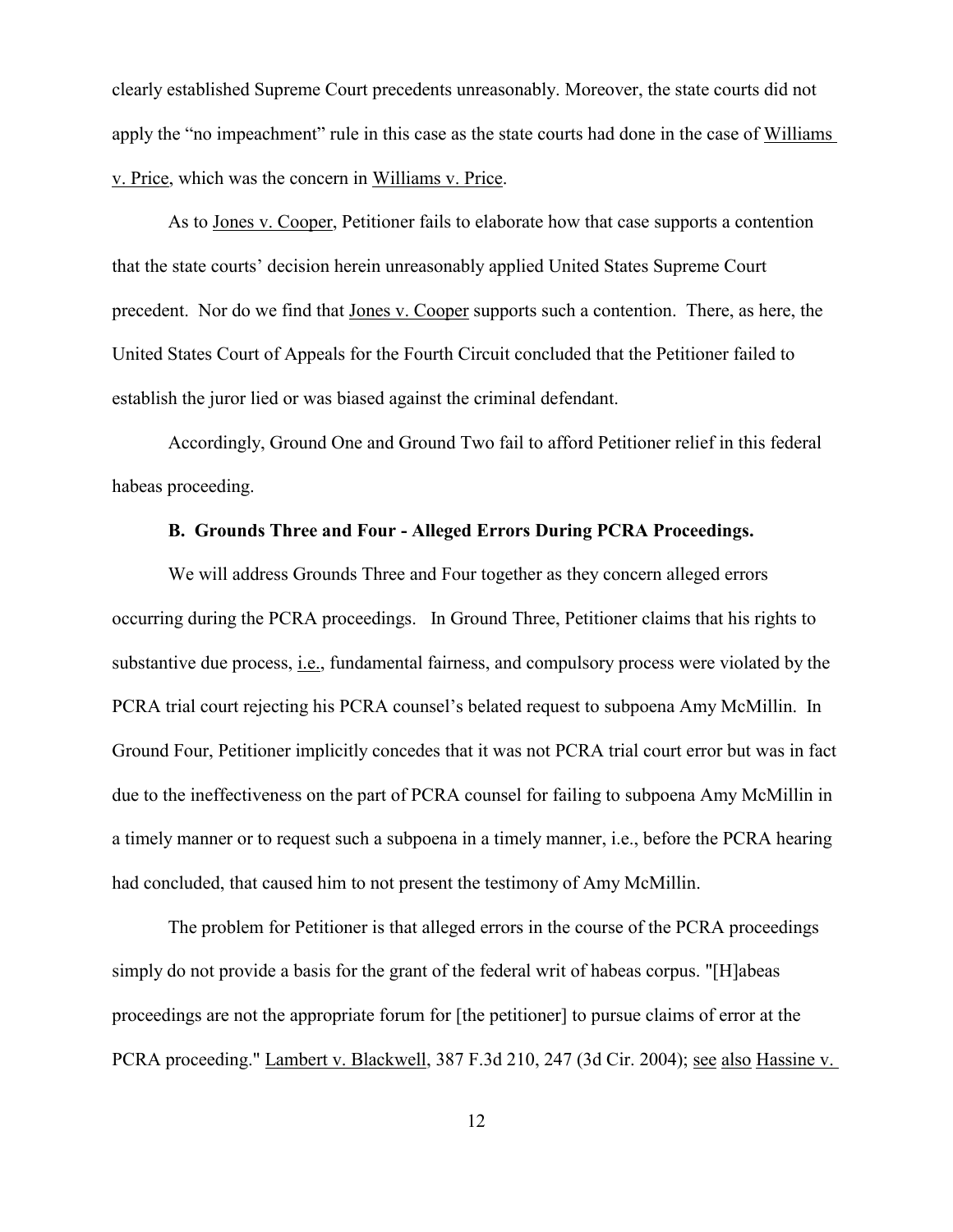Zimmerman, 160 F.3d 941, 954 (3d Cir. 1998) ("[T]he federal role in reviewing an application for habeas corpus is limited to evaluating what occurred in the state or federal proceedings that actually led to the petitioner's conviction; what occurred in the petitioner's collateral proceeding does not enter into the habeas calculation."). Hence, any and all of Petitioner's claims, regarding errors allegedly committed by the state courts during the PCRA proceedings, fail to afford a basis for the grant of habeas relief in these federal habeas proceedings.

# **C. No Right to Evidentiary Hearing in this Court.**

Lastly, in his Traverse, Petitioner argues that he is entitled to an evidentiary hearing in this Court as a matter of right, apparently to establish that his federal rights to a fair trial were violated by the presence of Amy McMillin on the jury. ECF No. 22, ¶ 6. In support thereof, Petitioner cites to Townsend v. Sain, 372 U.S. 293 (1963). Petitioner alleges that the state court fact finding was inadequate because of its refusal to grant PCRA counsel's belated request to subpoena Amy McMillin. Petitioner is simply mistaken on the law.

First and foremost, Petitioner fails to acknowledge the abundant case law which notes that Townsend's holding with respect to mandatory evidentiary hearings held in federal habeas proceedings has been superseded by AEDPA. See, e.g., Cotto v. Murray, No. CIV.A. 10-99, 2011 WL 1118724, at \*6 (W.D. Pa. March 24, 2011) ("Petitioner also contends that he is entitled to an evidentiary hearing, and in support he relies upon *Townsend v. Sain*, 372 U.S. 293, 83 S.Ct. 745, 9 L.Ed.2d 770 (1963). [ECF No. 16 at p. 2]. Petitioner's reliance on *Townsend* is misplaced. In it, the U.S. Supreme Court enunciated standards regarding when a district court was required to conduct a federal habeas evidentiary hearing. That decision was superseded by AEDPA, which significantly amended the federal habeas statute applicable to state prisoners, 28 U.S.C. § 2254, and it applies to all habeas petitions filed after its effective date of April 24, 1996.").